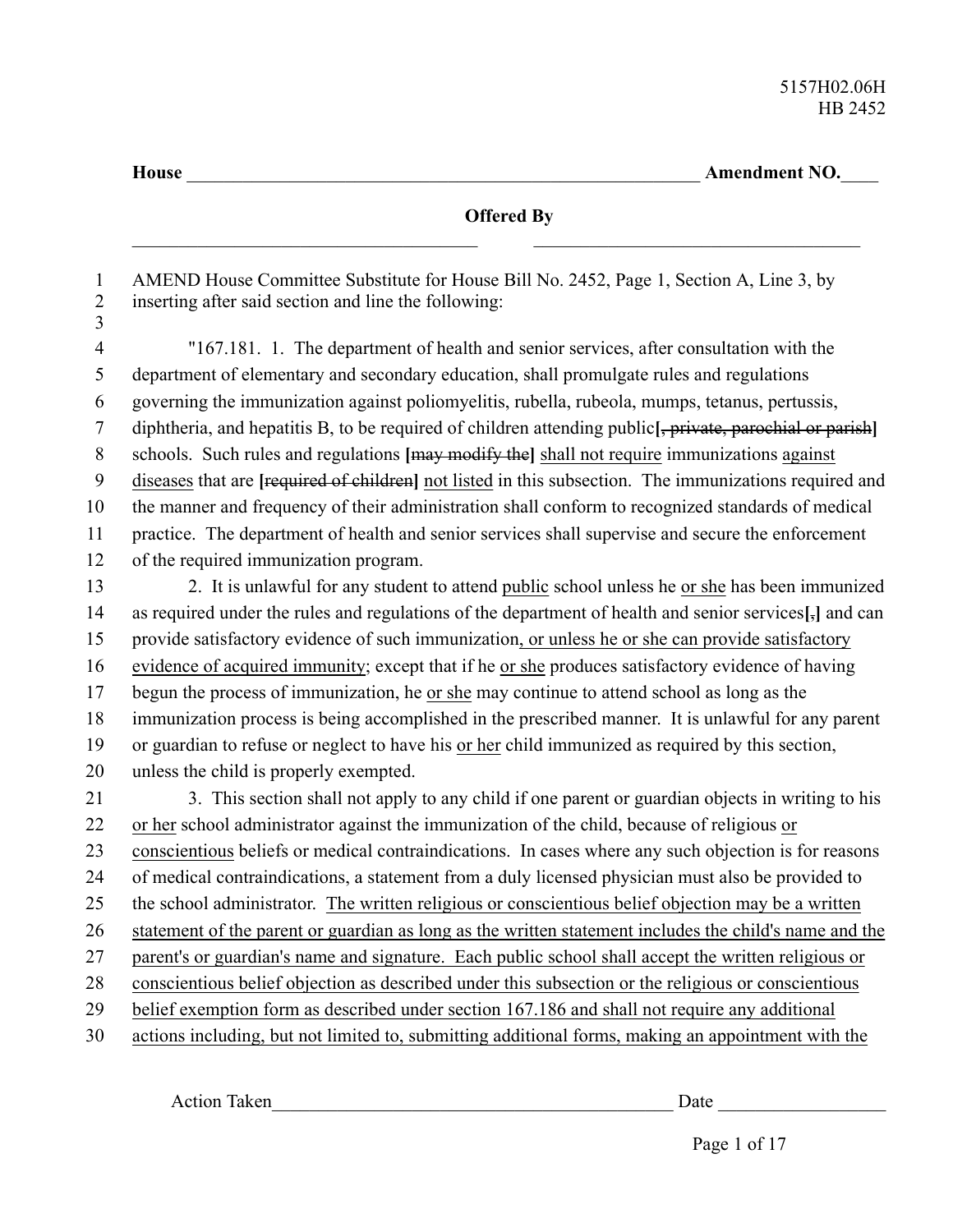1

local health department, obtaining an official stamp or seal, watching a video, or attending a lecture.

4. Each school superintendent**[**, whether**]** of a public**[**, private, parochial or parish**]** school**[**,**]** shall cause to be prepared a record showing the immunization status of every child enrolled in or attending a school under his or her jurisdiction. The name of any parent or guardian who neglects or refuses to permit a nonexempted child to be immunized against diseases as required by the rules and regulations promulgated pursuant to the provisions of this section shall be reported by the school superintendent to the department of health and senior services. 2 3 4 5 6 7

5. The immunization required may be done by any duly licensed physician or by someone under his or her direction. If the parent or guardian is unable to pay, the child shall be immunized at public expense by a physician or nurse at or from the county, district, city public health center or a school nurse or by a nurse or physician in the private office or clinic of the child's personal physician with the costs of immunization paid through the state Medicaid program, private insurance or in a manner to be determined by the department of health and senior services subject to state and federal appropriations, and after consultation with the school superintendent and the advisory committee established in section 192.630. When a child receives his or her immunization, the treating physician may also administer the appropriate fluoride treatment to the child's teeth. 8 9 10 11 12 13 14 15 16

6. Funds for the administration of this section and for the purchase of vaccines for children of families unable to afford them shall be appropriated to the department of health and senior services from general revenue or from federal funds if available. 17 18 19

7. No rule or portion of a rule promulgated under the authority of this section shall become effective unless it has been promulgated pursuant to the provisions of chapter 536. Any rule or portion of a rule, as that term is defined in section 536.010, that is created under the authority delegated in this section shall become effective only if it complies with and is subject to all of the provisions of chapter 536 and, if applicable, section 536.028. This section and chapter 536 are nonseverable and if any of the powers vested with the general assembly pursuant to chapter 536 to review, to delay the effective date or to disapprove and annul a rule are subsequently held unconstitutional, then the grant of rulemaking authority and any rule proposed or adopted after August 28, 2001, shall be invalid and void. 20 21 22 23 24 25 26 27 28

167.186. 1. The department of health and senior services shall develop an informational brochure outlining the process of obtaining a medical contraindication exemption or religious or 29 30

conscientious belief exemption from the immunizations required under sections 167.181, 174.335, and 210.003. 31 32

- 2. The brochure shall include the religious or conscientious belief exemption form, the medical contraindication exemption form, and a statement that a student without immunizations cannot, on the basis of not having immunizations, be prohibited from attending a public school, a public institution of higher education, or a public day care center, preschool, or nursery school if the student has an exemption described under section 167.181, 174.335, or 210.003. 3. The department shall make the brochure available on its website. Every public school, 33 34 35 36 37 38
- public institution of higher education, and public day care center, preschool, and nursery school 39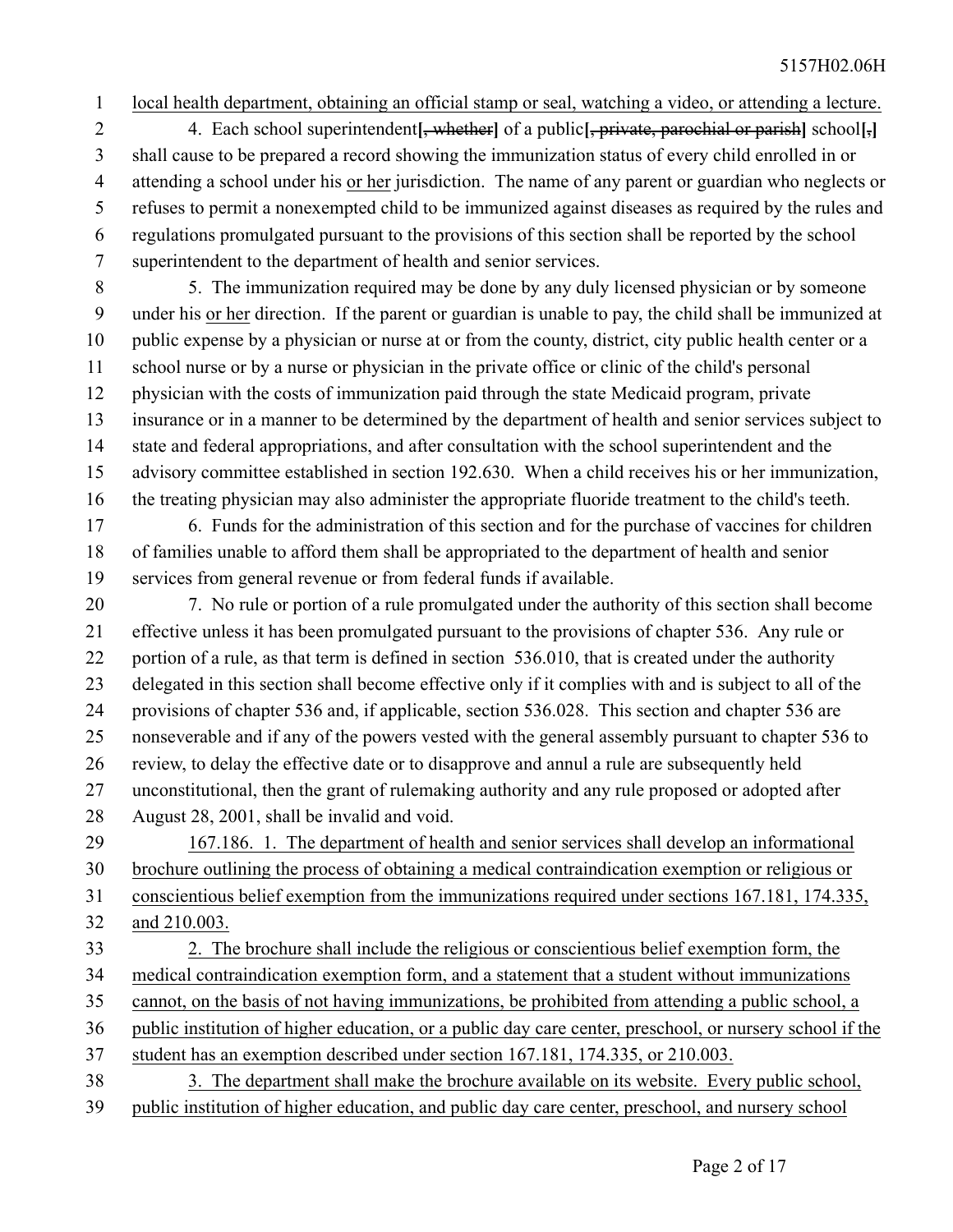- shall provide notice of the brochure to each student or, if the student is under eighteen years of age, 1
- to the student's parent or guardian any time notice of the vaccine requirements are provided. 2
- 4. The department shall develop and make a religious or conscientious belief exemption 3
- form available on its website. The religious or conscientious belief exemption form shall not 4
- require any information other than the date; the student's name; the student's signature or, if the 5
- student is a minor, the name and signature of the parent or guardian; and a list of the immunizations 6
- to which the student or the student's parent or guardian objects. 7
- 5. The religious or conscientious belief exemption form shall be in substantially the 8
- following form: 9

(The Great Seal of the State of Missouri)

MISSOURI DEPARTMENT OF HEALTH AND SENIOR SERVICES

RELIGIOUS OR CONSCIENTIOUS BELIEF EXEMPTION

Pursuant to the requirements of the Missouri state vaccination law (Sections 167.181, 174.335, and 210.003, RSMo) for children and students attending a public day care center, preschool, or nursery school; public elementary or secondary school; or a public institution of higher education, the following exemption is claimed:

## THIS IS TO CERTIFY THAT

NAME OF CHILD OR STUDENT (Print or type)

IS HEREBY EXEMPT FROM RECEIVING THE FOLLOWING CHECKED VACCINATION(S) BECAUSE SUCH VACCINATIONS VIOLATE MY RELIGIOUS OR CONSCIENTIOUS BELIEFS:

| Poliomyelitis | Rubella   | Rubeola                                    | <b>Mumps</b> |
|---------------|-----------|--------------------------------------------|--------------|
| Tetanus       | Pertussis | Diphtheria                                 | Hepatitis B  |
| <b>THER</b>   |           |                                            |              |
|               |           |                                            |              |
|               |           | STUDENT or PARENT/GUARDIAN (Print or type) |              |
|               |           | STUDENT or PARENT/GUARDIAN SIGNATURE       |              |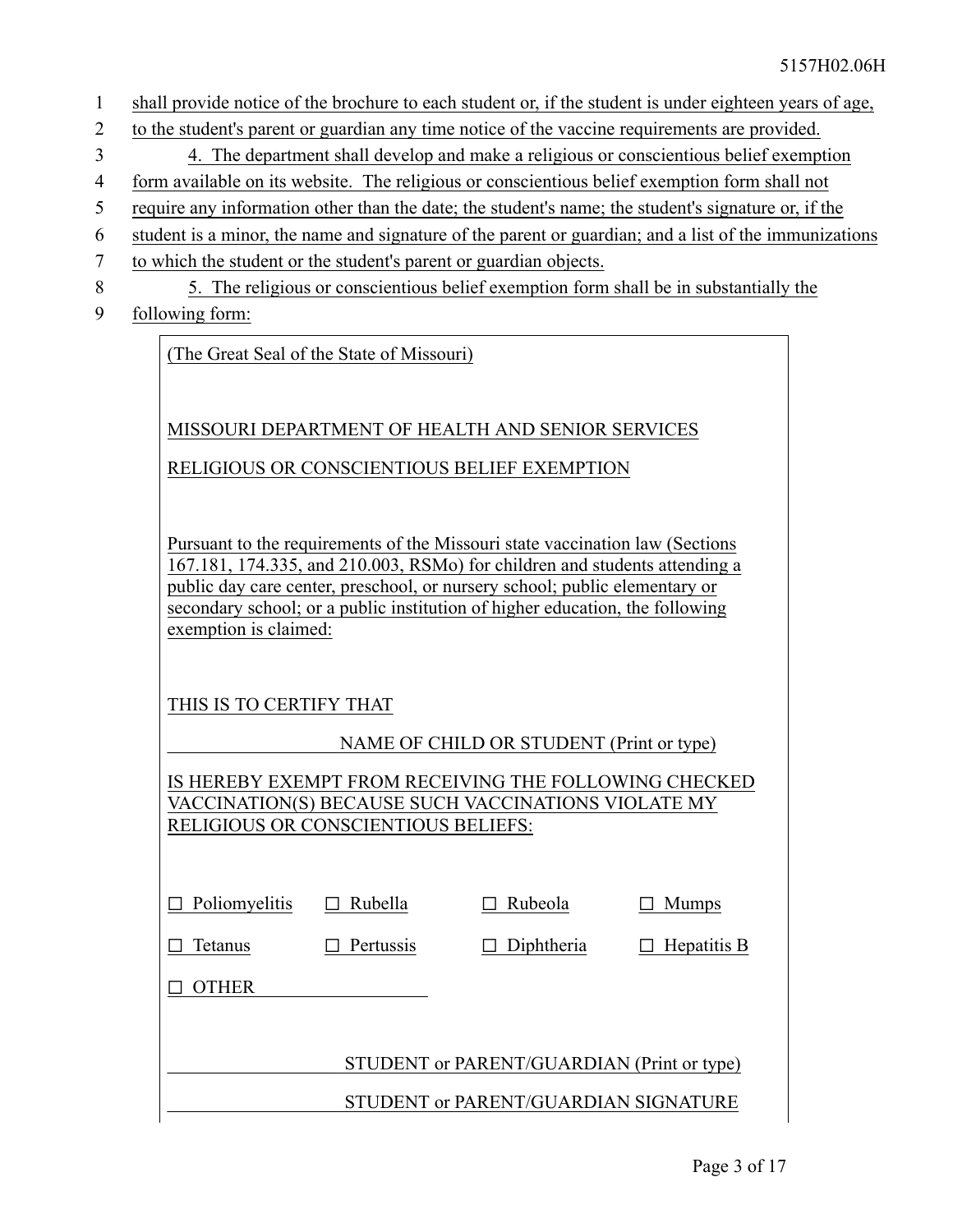## \_\_\_\_\_\_ DATE

| 1              | 174.335. 1. Beginning with the 2004-05 school year and for each school year thereafter,                 |
|----------------|---------------------------------------------------------------------------------------------------------|
| $\overline{2}$ | every public institution of higher education in this state shall require all students who reside in on- |
| 3              | campus housing to have received the meningococcal vaccine not more than five years prior to             |
| $\overline{4}$ | enrollment and in accordance with the latest recommendations of the Advisory Committee on               |
| 5              | Immunization Practices of the Centers for Disease Control and Prevention, unless a signed               |
| 6              | statement of medical exemption or religious or conscientious belief exemption is on file with the       |
| 7              | institution's administration. A student shall be exempted from the immunization requirement of this     |
| 8              | section upon signed certification by a physician licensed under chapter 334 indicating that either the  |
| 9              | immunization would seriously endanger the student's health or life or the student has documentation     |
| 10             | of the disease or laboratory evidence of immunity to the disease. A student shall be exempted from      |
| 11             | the immunization requirement of this section if he or she objects in writing to the institution's       |
| 12             | administration that immunization violates his or her religious or conscientious beliefs. The written    |
| 13             | religious or conscientious belief objection may be a written statement of the student as long as the    |
| 14             | written statement includes the student's name and signature. Each public institution of higher          |
| 15             | education shall accept the written religious or conscientious belief objection as described under this  |
| 16             | subsection or the religious or conscientious belief exemption form as described under section           |
| 17             | 167.186 and shall not require any additional actions including, but not limited to, submitting          |
| 18             | additional forms, making an appointment with the local health department, obtaining an official         |
| 19             | stamp or seal, watching a video, or attending a lecture.                                                |
| 20             | 2. Each public university or college in this state shall maintain records on the                        |
| 21             | meningococcal vaccination status of every student residing in on-campus housing at the university       |
| 22             | or college.                                                                                             |
| 23             | 3. Nothing in this section shall be construed as requiring any institution of higher education          |
| 24             | to provide or pay for vaccinations against meningococcal disease.                                       |
| 25             | 4. For purposes of this section, the term "on-campus housing" shall include [, but not be               |
| 26             | limited to, any fraternity or sorority residence, regardless of whether such residence is privately     |
| 27             | owned, on or near the campus of a public institution of higher education] only publicly owned           |
| 28             | property.                                                                                               |
| 29             | 210.003. 1. No child shall be permitted to enroll in or attend any public, private or                   |
| 30             | parochial] day care center, preschool, or nursery school [caring for ten or more children] unless such  |
| 31             | child has been adequately immunized against [vaccine-preventable childhood illnesses specified by       |
| 32             | the department of health and senior services in accordance with recommendations of the Centers for      |
| 33             | Disease Control and Prevention Advisory Committee on Immunization Practices (ACIP). The                 |
| 34             | parent or guardian of such child shall provide satisfactory evidence of the required immunizations]     |
| 35             | poliomyelitis, rubella, rubeola, mumps, tetanus, pertussis, diphtheria, and hepatitis B.                |
| 36             | 2. A child who has not completed all immunizations required under this section that are                 |
| 37             | appropriate for his or her age may enroll[ $_{7}$ ] if:                                                 |
| 38             | (1) Satisfactory evidence is produced that such child has begun the process of                          |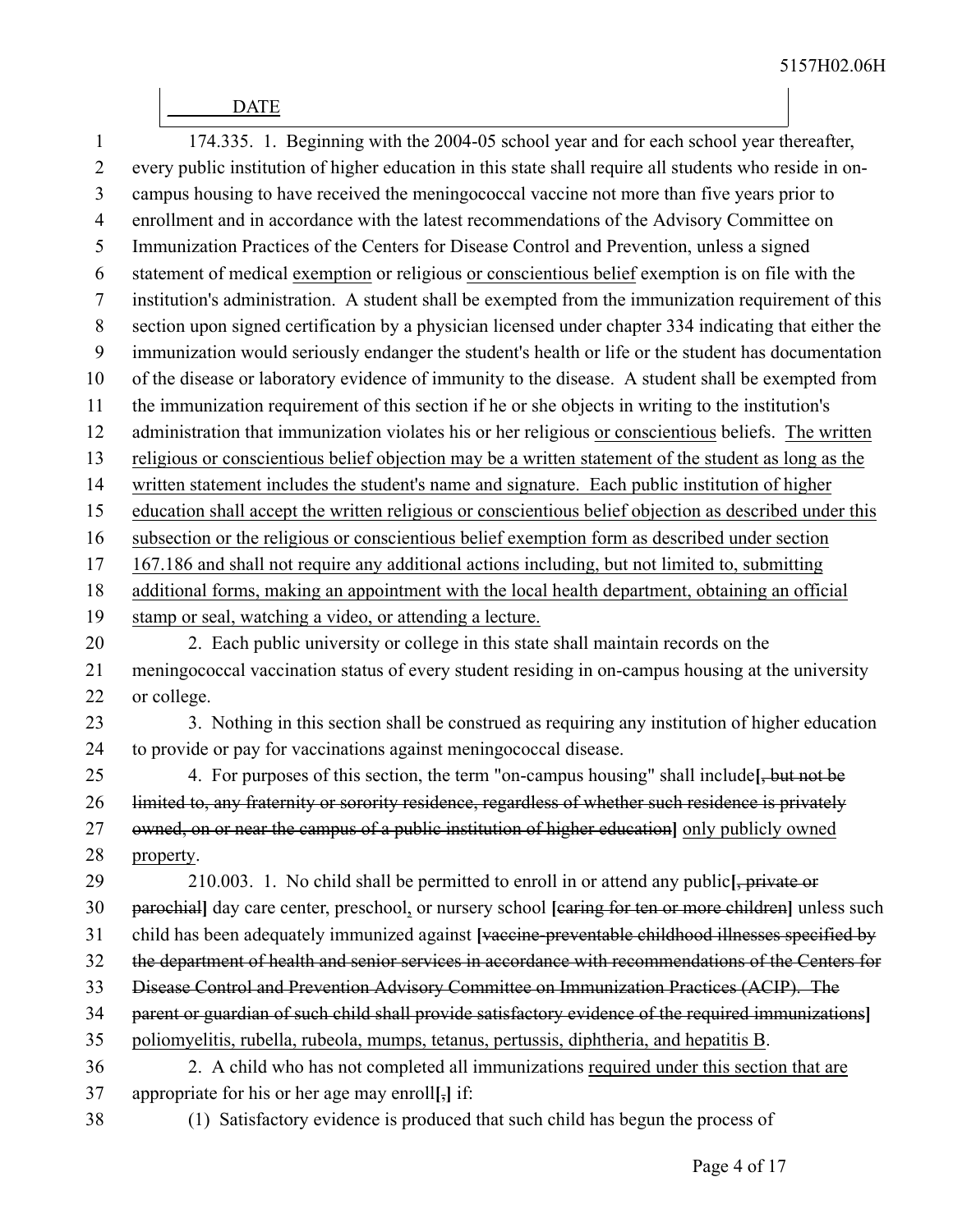immunization. The child may continue to attend as long as the immunization process is being 1

- accomplished according to the **[**ACIP/Missouri**]** schedule recommended by the department of health and senior services **[**recommended schedule**]**; 2 3
- (2) The parent or guardian has signed and placed on file with the day care administrator a statement of exemption which may be either of the following: 4 5
- (a) A medical exemption, by which a child shall be exempted from the requirements of this section upon certification by a licensed physician that such immunization would seriously endanger the child's health or life; or 6 7 8

(b) A **[**parent or guardian**]** religious or conscientious belief exemption, by which a child shall be exempted from the requirements of this section if one parent or guardian files a written objection to immunization with the day care administrator; or 9 10 11

(3) The child is homeless or in the custody of the children's division and cannot provide satisfactory evidence of the required immunizations. Satisfactory evidence shall be presented within thirty days of enrollment and shall confirm either that the child has completed all immunizations required under this section that are appropriate for his or her age or has begun the process of immunization. If the child has begun the process of immunization, he or she may continue to attend as long as the process is being accomplished according to the schedule recommended by the department of health and senior services. 12 13 14 15 16 17 18

19

**[**Exemptions shall be accepted by the day care administrator when the necessary information as 20

determined by the department of health and senior services is filed with the day care administrator 21

by the parent or guardian. Exemption forms shall be provided by the department of health and 22

senior services**]** The written religious or conscientious belief objection may be a written statement of 23

the parent or guardian as long as the written statement includes the child's name and the parent's or 24

guardian's name and signature. Each public day care center, preschool, and nursery school shall 25

accept the written religious or conscientious belief objection as described under this subsection or 26

the religious or conscientious belief exemption form as described under section 167.186 and shall 27 28

not require any additional actions including, but not limited to, submitting additional forms, making

an appointment with the local health department, obtaining an official stamp or seal, watching a video, or attending a lecture. 29 30

31

3. In the event of an outbreak or suspected outbreak of a vaccine-preventable disease within a particular facility, the administrator of the facility shall follow the control measures instituted by 32

the local health authority or the department of health and senior services or both the local health 33

authority and the department of health and senior services, as established in Rule 19 CSR 20-20.040, 34

"Measures for the Control of Communicable, Environmental and Occupational Diseases". 35

4. The administrator of each public**[**, private or parochial**]** day care center, preschool, or nursery school shall cause to be prepared a record of immunization of every child enrolled in or 36 37

- attending a facility under his or her jurisdiction. An annual summary report shall be made by 38
-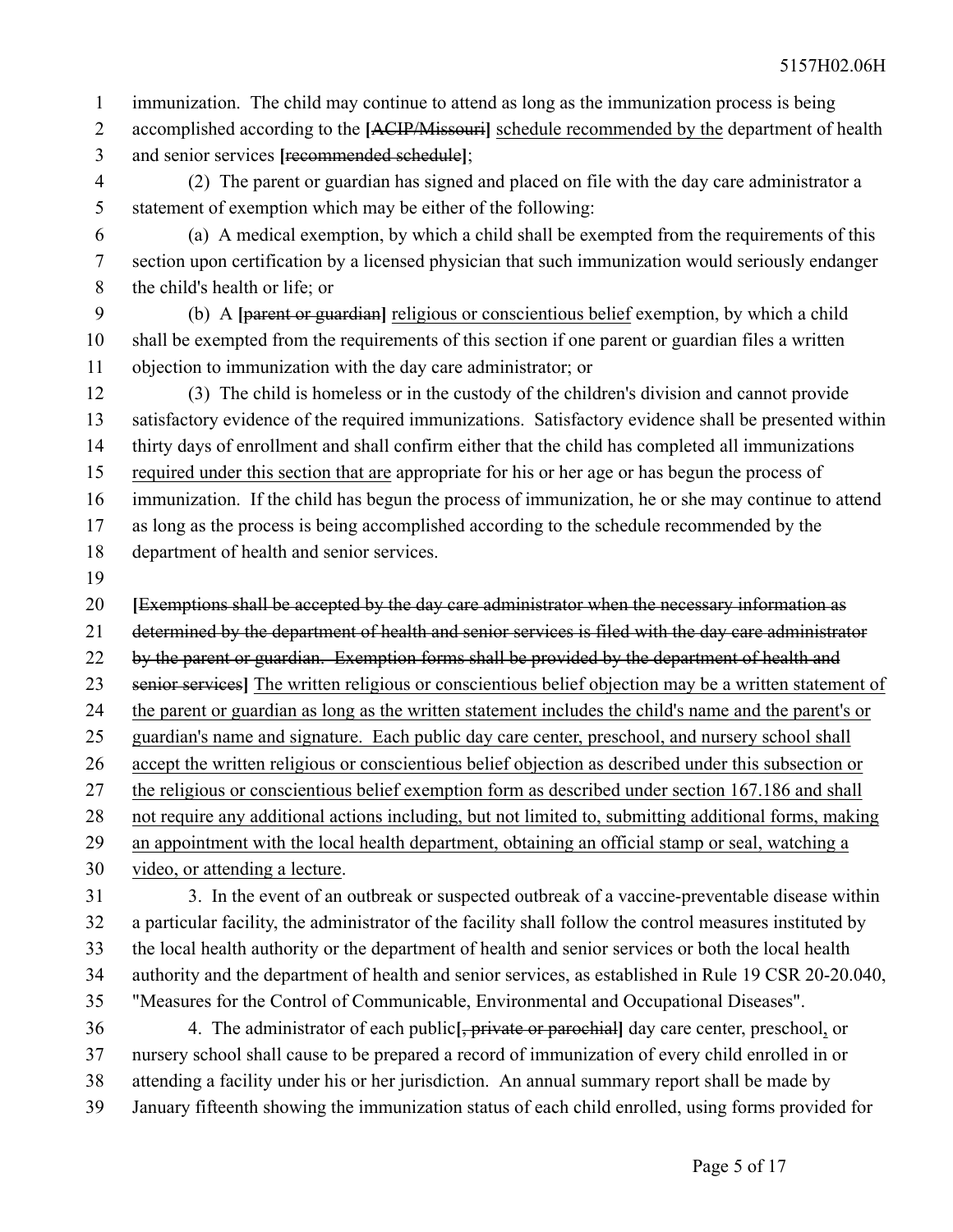this purpose by the department of health and senior services. The immunization records shall be available for review by department of health and senior services personnel upon request. 1 2

5. For purposes of this section, "satisfactory evidence of immunization" means a statement, certificate or record from a physician or other recognized health facility or personnel, stating that the required immunizations have been given to the child and verifying the type of vaccine and the month, day and year of administration. 3 4 5 6

6. Nothing in this section shall preclude any political subdivision from adopting more stringent rules regarding the immunization of preschool children. 7 8

7. All public**[**, private, and parochial**]** day care centers, preschools, and nursery schools shall notify the parent or guardian of each child at the time of initial enrollment in or attendance at the facility that the parent or guardian may request notice of whether there are children currently enrolled in or attending the facility for whom an immunization exemption has been filed. Beginning December 1, 2015, all public<sup>[</sup>, private, and parochial] day care centers, preschools, and nursery schools shall notify the parent or guardian of each child currently enrolled in or attending the facility that the parent or guardian may request notice of whether there are children currently enrolled in or attending the facility for whom an immunization exemption has been filed. Any public**[**, private, or parochial**]** day care center, preschool, or nursery school shall notify the parent or guardian of a child enrolled in or attending the facility, upon request, of whether there are children currently enrolled in or attending the facility for whom an immunization exemption has been filed. 9 10 11 12 13 14 15 16 17 18 19

210.110. As used in sections 210.109 to 210.165, and sections 210.180 to 210.183, the following terms mean: 20 21

(1) "Abuse", any physical injury, sexual abuse, or emotional abuse inflicted on a child other than by accidental means by those responsible for the child's care, custody, and control, except that discipline including spanking, administered in a reasonable manner, or a decision by those responsible for the child's care, custody, and control to not immunize a child shall not be construed to be abuse. Victims of abuse shall also include any victims of sex trafficking or severe forms of trafficking as those terms are defined in 22 U.S.C. **[**78**]** Section **[**7102(9)-(10)**]** 7102, as amended; 22 23 24 25 26 27

(2) "Assessment and treatment services for children", an approach to be developed by the children's division which will recognize and treat the specific needs of at-risk and abused or neglected children. The developmental and medical assessment may be a broad physical, 28 29 30

developmental, and mental health screening to be completed within thirty days of a child's entry into 31

custody and in accordance with the periodicity schedule set forth by the American Academy of 32

Pediatrics thereafter as long as the child remains in care. Screenings may be offered at a centralized location and include, at a minimum, the following: 33 34

(a) Complete physical to be performed by a pediatrician familiar with the effects of abuse and neglect on young children; 35 36

(b) Developmental, behavioral, and emotional screening in addition to early periodic screening, diagnosis, and treatment services, including a core set of standardized and recognized instruments as well as interviews with the child and appropriate caregivers. The screening battery 37 38 39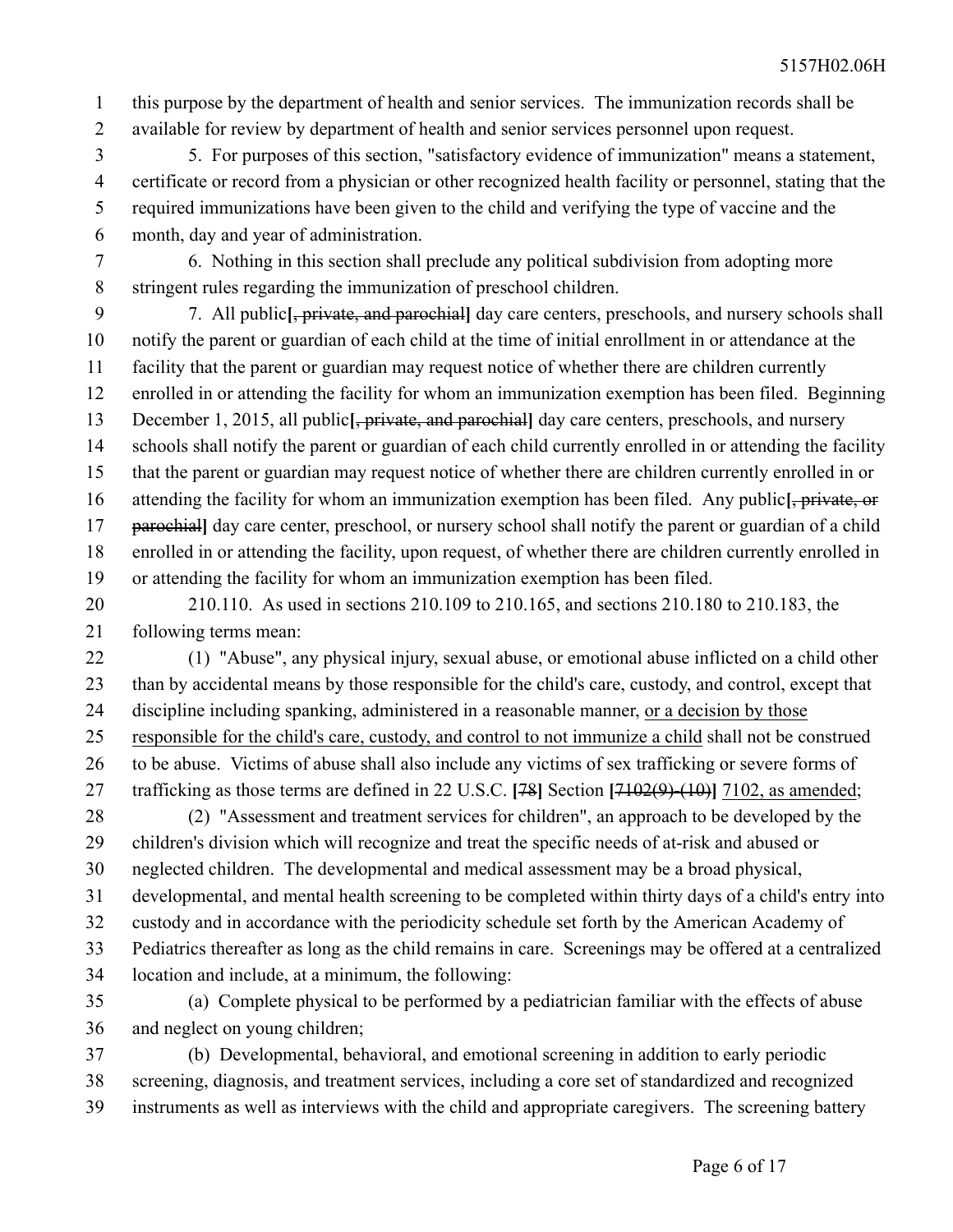may be performed by a licensed mental health professional familiar with the effects of abuse and 1

neglect on young children, who will then serve as the liaison between all service providers in 2

ensuring that needed services are provided. Such treatment services may include in-home services, 3

out-of-home placement, intensive twenty-four-hour treatment services, family counseling, parenting 4

- training and other best practices. 5
- 6

Children whose screenings indicate an area of concern may complete a comprehensive, in-depth health, psychodiagnostic, or developmental assessment within sixty days of entry into custody; 7 8

(3) "Central registry", a registry of persons where the division has found probable cause to believe prior to August 28, 2004, or by a preponderance of the evidence after August 28, 2004, or a court has substantiated through court adjudication that the individual has committed child abuse or neglect or the person has pled guilty or has been found guilty of a crime pursuant to section 565.020, 565.021, 565.023, 565.024, 565.050, 566.030, 566.060, or 567.050 if the victim is a child less than eighteen years of age, or any other crime pursuant to chapter 566 if the victim is a child less than 9 10 11 12 13 14

eighteen years of age and the perpetrator is twenty-one years of age or older, a crime under section 15

568.020, 568.030, 568.045, 568.050, 568.060, 568.080, 568.090, 573.023, 573.025, 573.035, 16

573.037, 573.040, 573.200, or 573.205, or an attempt to commit any such crimes. Any persons 17

placed on the registry prior to August 28, 2004, shall remain on the registry for the duration of time required by section 210.152; 18 19

(4) "Child", any person, regardless of physical or mental condition, under eighteen years of age; 20 21

(5) "Children's services providers and agencies", any public, quasi-public, or private entity with the appropriate and relevant training and expertise in delivering services to children and their families as determined by the children's division, and capable of providing direct services and other family services for children in the custody of the children's division or any such entities or agencies that are receiving state moneys for such services; 22 23 24 25 26

(6) "Director", the director of the Missouri children's division within the department of social services; 27 28

29

(7) "Division", the Missouri children's division within the department of social services;

30

(8) "Family assessment and services", an approach to be developed by the children's

division which will provide for a prompt assessment of a child who has been reported to the division as a victim of abuse or neglect by a person responsible for that child's care, custody or control and of that child's family, including risk of abuse and neglect and, if necessary, the provision of 31 32 33

community-based services to reduce the risk and support the family; 34

(9) "Family support team meeting" or "team meeting", a meeting convened by the division or children's services provider in behalf of the family and/or child for the purpose of determining service and treatment needs, determining the need for placement and developing a plan for reunification or other permanency options, determining the appropriate placement of the child, evaluating case progress, and establishing and revising the case plan; 35 36 37 38 39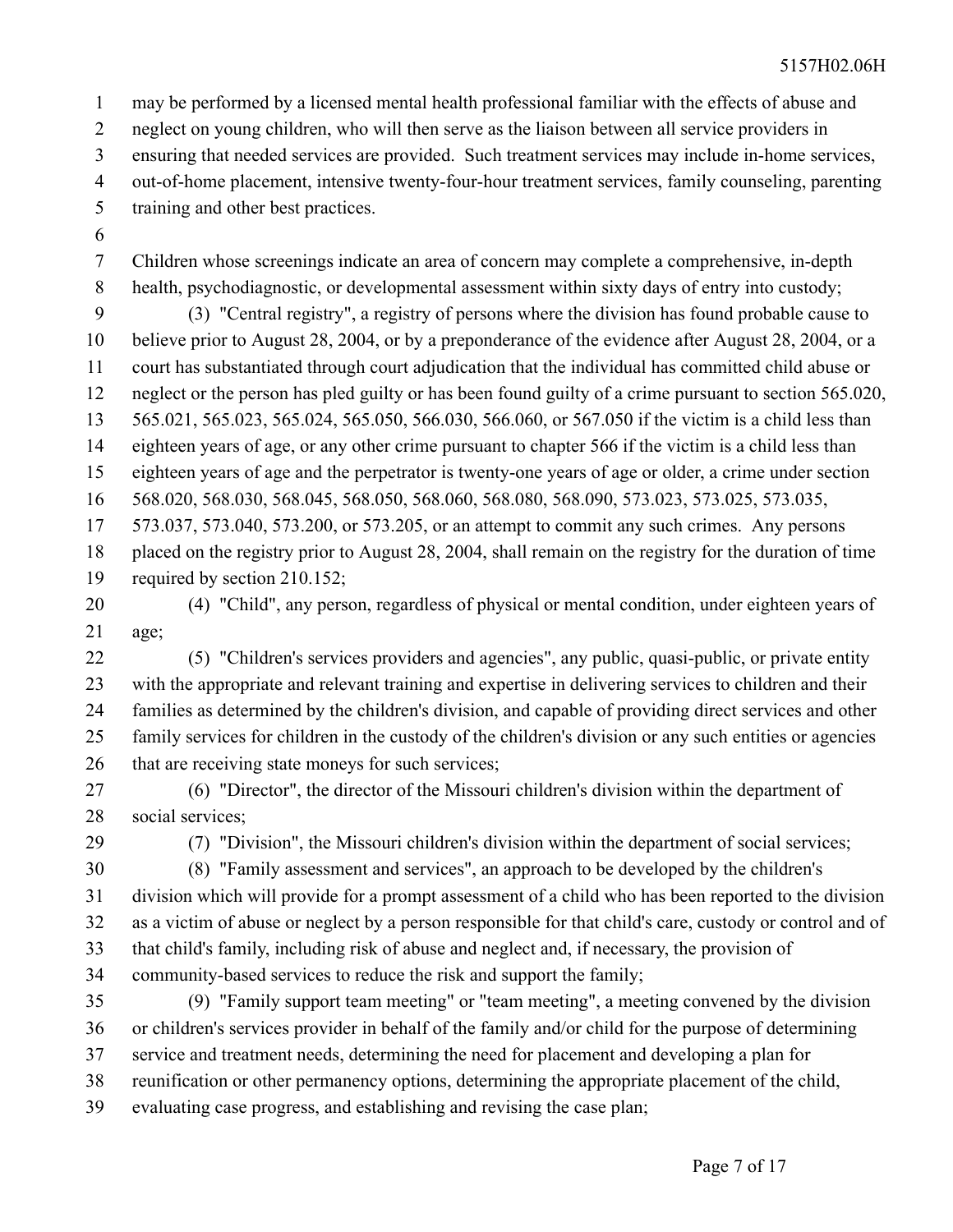| $\mathbf{1}$   | (10) "Investigation", the collection of physical and verbal evidence to determine if a child             |
|----------------|----------------------------------------------------------------------------------------------------------|
| $\overline{2}$ | has been abused or neglected;                                                                            |
| 3              | (11) "Jail or detention center personnel", employees and volunteers working in any premises              |
| $\overline{4}$ | or institution where incarceration, evaluation, care, treatment or rehabilitation is provided to persons |
| 5              | who are being held under custody of the law;                                                             |
| 6              | (12) "Neglect", failure to provide, by those responsible for the care, custody, and control of           |
| $\overline{7}$ | the child, the proper or necessary support, education as required by law, nutrition or medical,          |
| 8              | surgical, or any other care necessary for the child's well-being. Victims of neglect shall also include  |
| 9              | any victims of sex trafficking or severe forms of trafficking as those terms are defined in 22 U.S.C.    |
| 10             | [78] Section $[7102(9)–(10)]$ 7102, as amended. "Neglect" shall not include a decision by those          |
| 11             | responsible for the child's custody, care, and control to not immunize a child;                          |
| 12             | (13) "Preponderance of the evidence", that degree of evidence that is of greater weight or               |
| 13             | more convincing than the evidence which is offered in opposition to it or evidence which as a whole      |
| 14             | shows the fact to be proved to be more probable than not;                                                |
| 15             | (14) "Probable cause", available facts when viewed in the light of surrounding                           |
| 16             | circumstances which would cause a reasonable person to believe a child was abused or neglected;          |
| 17             | (15) "Report", the communication of an allegation of child abuse or neglect to the division              |
| 18             | pursuant to section 210.115;                                                                             |
| 19             | (16) "Those responsible for the care, custody, and control of the child", includes, but is not           |
| 20             | limited to:                                                                                              |
| 21             | (a) The parents or legal guardians of a child;                                                           |
| 22             | (b) Other members of the child's household;                                                              |
| 23             | (c) Those exercising supervision over a child for any part of a twenty-four-hour day;                    |
| 24             | (d) Any adult person who has access to the child based on relationship to the parents of the             |
| 25             | child or members of the child's household or the family;                                                 |
| 26             | (e) Any person who takes control of the child by deception, force, or coercion; or                       |
| 27             | (f) School personnel, contractors, and volunteers, if the relationship with the child was                |
| 28             | established through the school or through school-related activities, even if the alleged abuse or        |
| 29             | neglect occurred outside of school hours or off school grounds.                                          |
| 30             | 210.115. 1. When any physician, medical examiner, coroner, dentist, chiropractor,                        |
| 31             | optometrist, podiatrist, resident, intern, nurse, hospital or clinic personnel that are engaged in the   |
| 32             | examination, care, treatment or research of persons, and any other health practitioner, psychologist,    |
| 33             | mental health professional, social worker, day care center worker or other child-care worker,            |
| 34             | juvenile officer, probation or parole officer, jail or detention center personnel, teacher, principal or |
| 35             | other school official, minister as provided by section 352.400, peace officer or law enforcement         |
| 36             | official, volunteer or personnel of a community service program that offers support services for         |
| 37             | families in crisis to assist in the delegation of any powers regarding the care and custody of a child   |
| 38             | by a properly executed power of attorney pursuant to sections 475.600 to 475.604, or other person        |
| 39             | with responsibility for the care of children has reasonable cause to suspect that a child has been or    |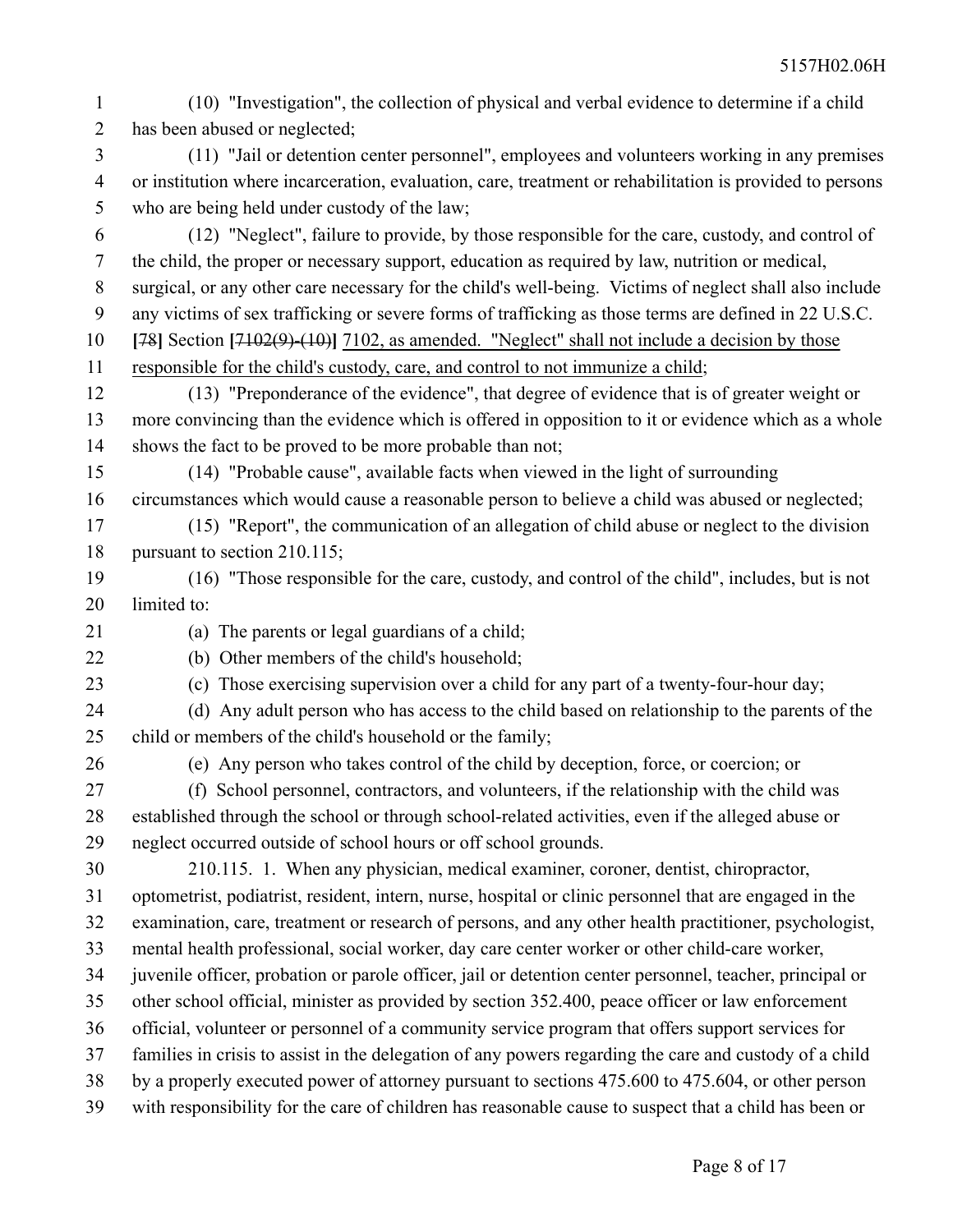may be subjected to abuse or neglect or observes a child being subjected to conditions or 1

- circumstances which would reasonably result in abuse or neglect, that person shall immediately 2
- report to the division in accordance with the provisions of sections 210.109 to 210.183. No internal 3
- investigation shall be initiated until such a report has been made. As used in this section, the term 4
- "abuse" is not limited to abuse inflicted by a person responsible for the child's care, custody and control as specified in section 210.110, but shall also include abuse inflicted by any other person. 5 6
- 2. If two or more members of a medical institution who are required to report jointly have knowledge of a known or suspected instance of child abuse or neglect, a single report may be made by a designated member of that medical team. Any member who has knowledge that the member designated to report has failed to do so shall thereafter immediately make the report. Nothing in this section, however, is meant to preclude any person from reporting abuse or neglect. 7 8 9 10 11
- 3. The reporting requirements under this section are individual, and no supervisor or administrator may impede or inhibit any reporting under this section. No person making a report under this section shall be subject to any sanction, including any adverse employment action, for making such report. Every employer shall ensure that any employee required to report pursuant to subsection 1 of this section has immediate and unrestricted access to communications technology necessary to make an immediate report and is temporarily relieved of other work duties for such time as is required to make any report required under subsection 1 of this section. 12 13 14 15 16 17 18
- 4. Notwithstanding any other provision of sections 210.109 to 210.183, any child **[**who does**]** not **[**receive**]** receiving specified medical treatment by reason of the legitimate practice of the religious belief of the child's parents, guardian, or others legally responsible for the child**[**, for that reason alone,**]** or not receiving immunizations by reason of the religious or conscientious belief of the child's parents, guardian, or others legally responsible for the child shall not be **[**found to be**]** a contributing factor for a finding of an abused or neglected child, and such parents, guardian or other persons legally responsible for the child shall not be entered into the central registry. However, the division may accept reports concerning such a child and may subsequently investigate or conduct a family assessment as a result of that report; except that, a child not receiving immunizations shall not be a contributing factor in the division's decision to accept reports concerning such a child or to investigate or conduct a family assessment. Such an exception shall not limit the administrative or judicial authority of the state to ensure that medical services are provided to the child when the child's health requires it. 19 20 21 22 23 24 25 26 27 28 29 30 31
- 5. In addition to those persons and officials required to report actual or suspected abuse or neglect, any other person may report in accordance with sections 210.109 to 210.183 if such person has reasonable cause to suspect that a child has been or may be subjected to abuse or neglect or observes a child being subjected to conditions or circumstances which would reasonably result in abuse or neglect. 32 33 34 35 36
- 6. Any person or official required to report pursuant to this section, including employees of the division, who has probable cause to suspect that a child who is or may be under the age of eighteen, who is eligible to receive a certificate of live birth, has died shall report that fact to the 37 38 39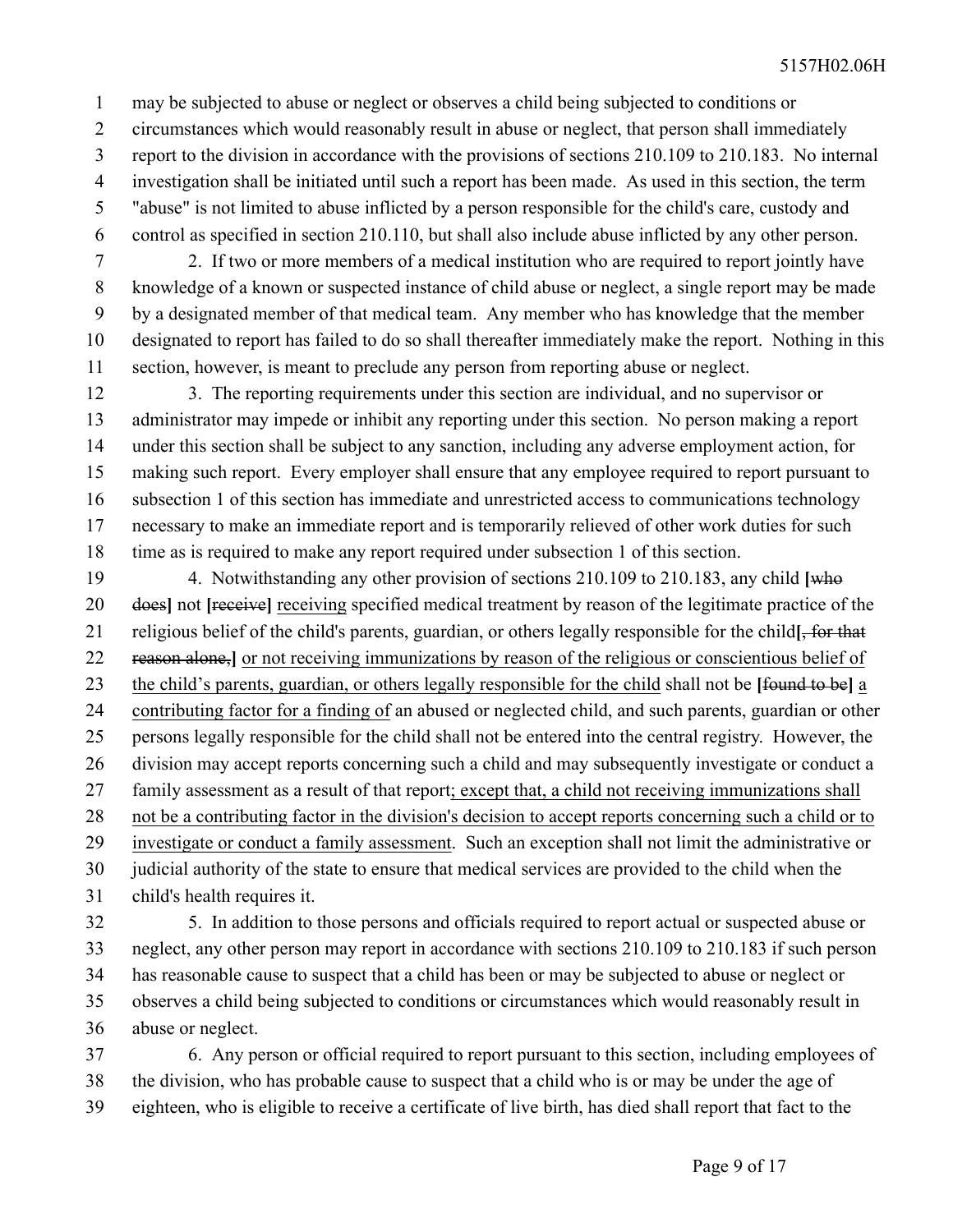appropriate medical examiner or coroner. If, upon review of the circumstances and medical information, the medical examiner or coroner determines that the child died of natural causes while under medical care for an established natural disease, the coroner, medical examiner or physician shall notify the division of the child's death and that the child's attending physician shall be signing the death certificate. In all other cases, the medical examiner or coroner shall accept the report for investigation, shall immediately notify the division of the child's death as required in section 58.452 and shall report the findings to the child fatality review panel established pursuant to section 210.192. 1 2 3 4 5 6 7 8

7. Any person or individual required to report may also report the suspicion of abuse or neglect to any law enforcement agency or juvenile office. Such report shall not, however, take the place of reporting to the division. 9 10 11

8. If an individual required to report suspected instances of abuse or neglect pursuant to this section has reason to believe that the victim of such abuse or neglect is a resident of another state or was injured as a result of an act which occurred in another state, the person required to report such abuse or neglect may, in lieu of reporting to the Missouri children's division, make such a report to the child protection agency of the other state with the authority to receive such reports pursuant to the laws of such other state. If such agency accepts the report, no report is required to be made, but may be made, to the children's division. 12 13 14 15 16 17 18

9. For the purposes of providing supportive services or verifying the status of a youth as unaccompanied or homeless for the purposes of accessing supportive services, the fact that a child is an unaccompanied youth as defined in 42 U.S.C. Section 11434a(6) is not, in and of itself, a sufficient basis for reporting child abuse or neglect, unless the child is under sixteen years of age or is an incapacitated person, as defined in section 475.010. Nothing in this subsection shall limit a mandated reporter from making a report under this section if the mandated reporter knows or has reasonable cause to suspect that an unaccompanied youth has been or may be a victim of abuse or neglect. 19 20 21 22 23 24 25 26

334.099. 1. (1) The board may initiate a contested hearing to determine if reasonable cause exists to believe that a licensee or applicant is unable to practice his or her profession with reasonable skill and safety to the public by reason of medical or osteopathic incompetency, mental or physical incapacity, or due to the excessive use or abuse of alcohol or controlled substances. The board shall not initiate a contested hearing on the basis of, or in retaliation for, any licensee or applicant providing an immunization exemption statement or certification under section 167.181, 27 28 29 30 31 32

174.335, or 210.003. 33

(2) The board shall serve notice pursuant to section 536.067 of the contested hearing at least fifteen days prior to the hearing. Such notice shall include a statement of the reasons the board believes there is reasonable cause to believe that a licensee or applicant is unable to practice his or her profession with reasonable skill and safety to the public by reason of medical or osteopathic incompetency, mental, or physical incapacity, or due to the excessive use or abuse of alcohol or controlled substances. 34 35 36 37 38 39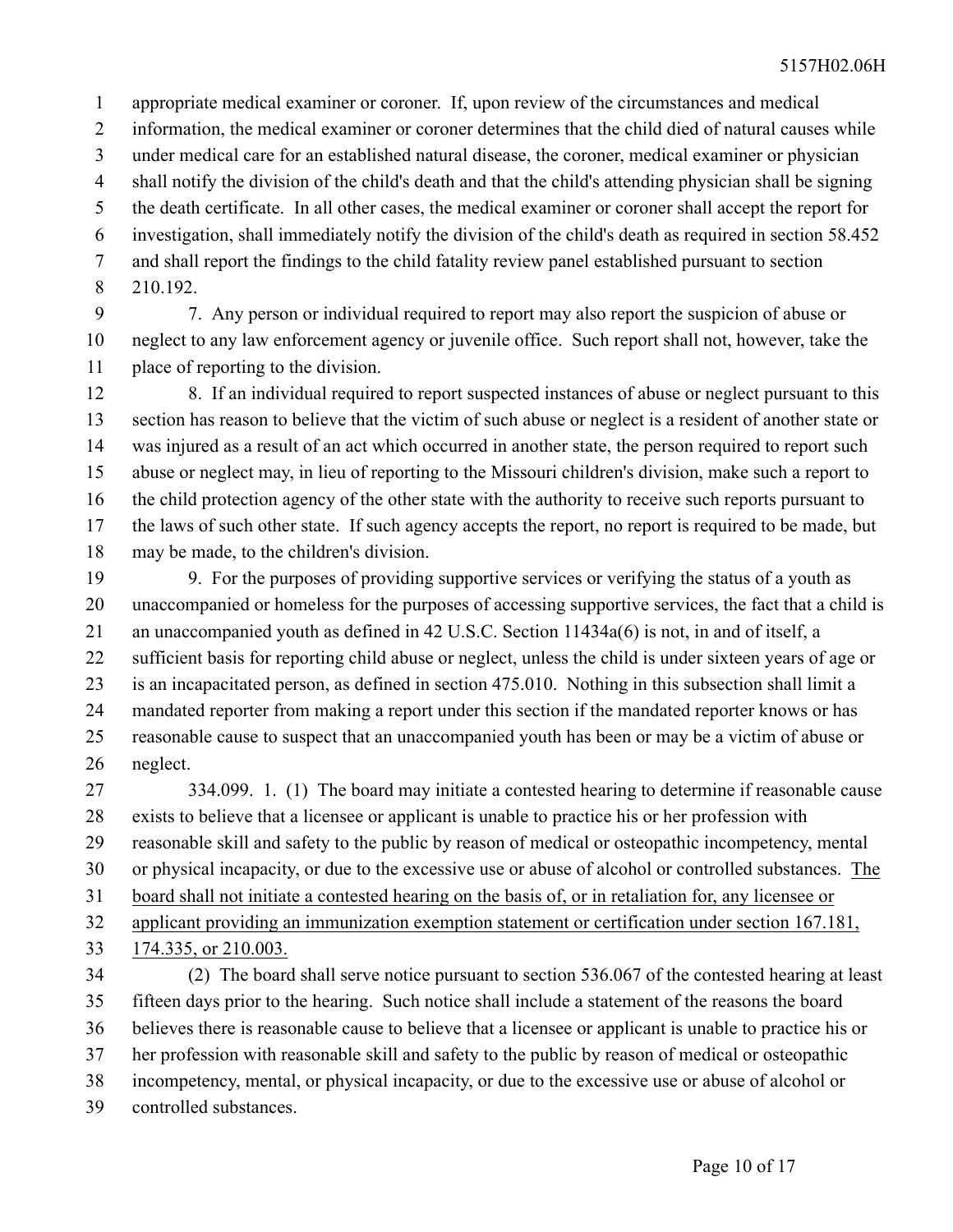(3) For purposes of this section and prior to any contested hearing, the board may, notwithstanding any other law limiting access to medical or other health data, obtain medical data and health records relating to the licensee or applicant without the licensee's or applicant's consent, upon issuance of a subpoena by the board. These data and records shall be admissible without further authentication by either board or licensee at any hearing held pursuant to this section. 1 2 3 4 5

(4) After a contested hearing before the board, and upon a showing of reasonable cause to believe that a licensee or applicant is unable to practice his or her profession with reasonable skill and safety to the public by reason of medical or osteopathic incompetency, mental, or physical incapacity, or due to the excessive use or abuse of alcohol or controlled substances the board may require a licensee or applicant to submit to an examination. The board shall maintain a list of facilities approved to perform such examinations. The licensee or applicant may propose a facility not previously approved to the board and the board may accept such facility as an approved facility for such licensee or applicant by a majority vote. 6 7 8 9 10 11 12 13

(5) For purposes of this subsection, every licensee or applicant is deemed to have consented to an examination upon a showing of reasonable cause. The applicant or licensee shall be deemed to have waived all objections to the admissibility of testimony by the provider of the examination and to the admissibility of examination reports on the grounds that the provider of the examination's testimony or the examination is confidential or privileged. 14 15 16 17 18

(6) Written notice of the order for an examination shall be sent to the applicant or licensee by registered mail, addressed to the licensee or applicant at the licensee's or applicant's last known address on file with the board, or shall be personally served on the applicant or licensee. The order shall state the cause for the examination, how to obtain information about approved facilities, and a time limit for obtaining the examination. The licensee or applicant shall cause a report of the examination to be sent to the board. 19 20 21 22 23 24

(7) The licensee or applicant shall sign all necessary releases for the board to obtain and use the examination during a hearing and to disclose the recommendations of the examination as part of a disciplinary order. 25 26 27

(8) After receiving the report of the examination ordered in subdivision (4) of this subsection, the board may hold a contested hearing to determine if by clear and convincing evidence the licensee or applicant is unable to practice with reasonable skill or safety to the public by reasons of medical or osteopathic incompetency, reason of mental or physical incapacity, or due to the excessive use or abuse of alcohol or controlled substances. If the board finds that the licensee or applicant is unable to practice with reasonable skill or safety to the public by reasons of medical or osteopathic incompetency, reason of mental or physical incapacity, or excessive use or abuse of controlled substances, the board shall, after a hearing, enter an order imposing one or more of the disciplinary measures set forth in subsection 4 of section 334.100. 28 29 30 31 32 33 34 35 36

(9) The provisions of chapter 536 for a contested case, except those provisions or amendments which are in conflict with this section, shall apply to and govern the proceedings contained in this subsection and the rights and duties of the parties involved. The person appealing 37 38 39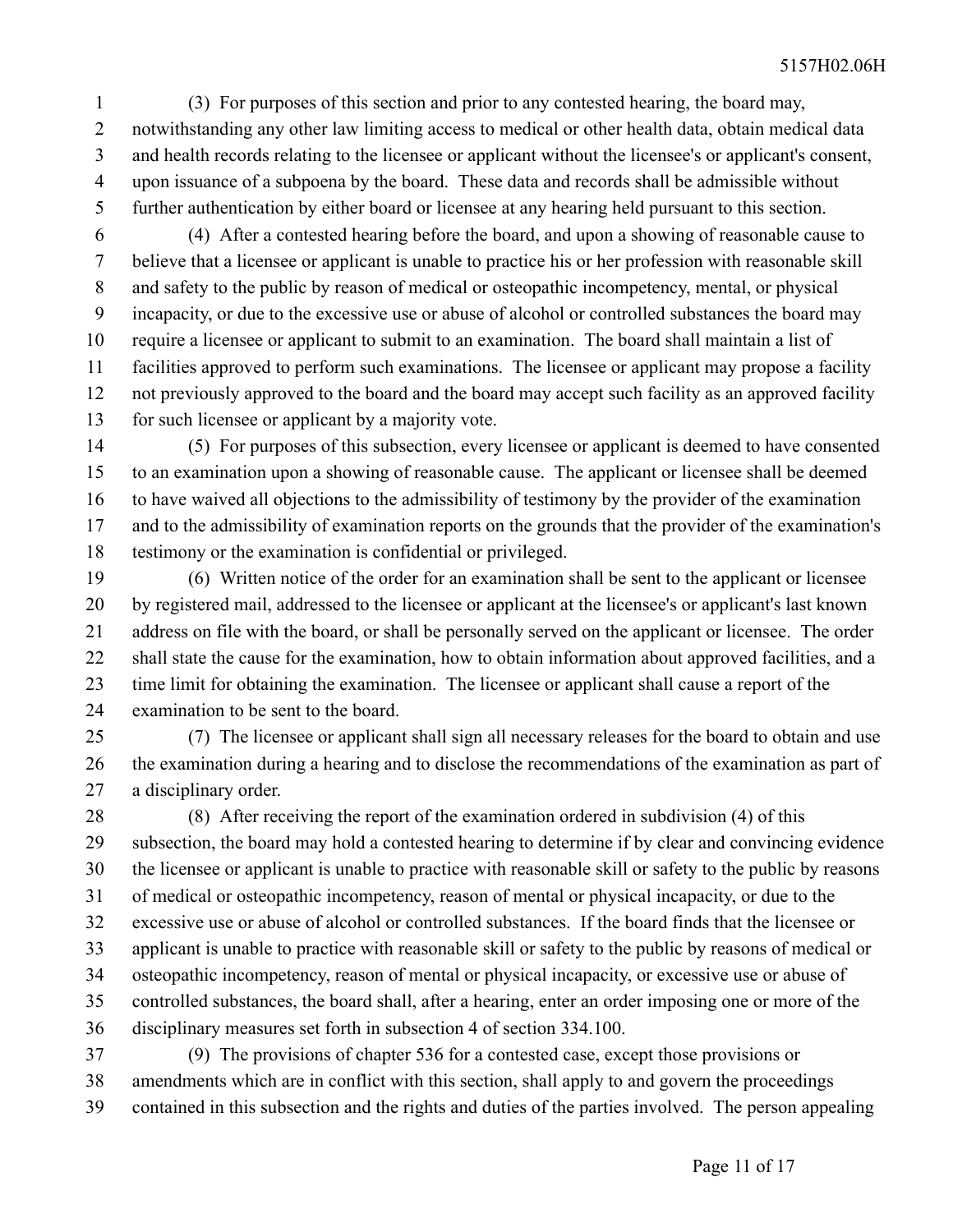such an action shall be entitled to present evidence under chapter 536 relevant to the allegations. 1

2. Failure to submit to the examination when directed shall be cause for the revocation of the license of the licensee or denial of the application. No license may be reinstated or application granted until such time as the examination is completed and delivered to the board or the board withdraws its order. 2 3 4 5

3. Neither the record of proceedings nor the orders entered by the board shall be used against a licensee or applicant in any other proceeding, except for a proceeding in which the board or its members are a party or in a proceeding involving any state or federal agency. 6 7 8

4. A licensee or applicant whose right to practice has been affected under this section shall, at reasonable intervals not to exceed twelve months, be afforded an opportunity to demonstrate that he or she can resume the competent practice of his or her profession or should be granted a license. The board may hear such motion more often upon good cause shown. 9 10 11 12

5. The board shall promulgate rules and regulations to carry out the provisions of this section. 13 14

6. For purposes of this section, "examination" means a skills, multidisciplinary, or substance abuse evaluation. 15 16

334.100. 1. (1) The board may refuse to issue or renew any certificate of registration or authority, permit or license required pursuant to this chapter for one or any combination of causes stated in subsection 2 of this section. The board shall notify the applicant in writing of the reasons for the refusal and shall advise the applicant of the applicant's right to file a complaint with the administrative hearing commission as provided by chapter 621. As an alternative to a refusal to issue or renew any certificate, registration or authority, the board may, at its discretion, issue a license which is subject to probation, restriction or limitation to an applicant for licensure for any one or any combination of causes stated in subsection 2 of this section. The board's order of probation, limitation or restriction shall contain a statement of the discipline imposed, the basis therefor, the date such action shall become effective, and a statement that the applicant has thirty days to request in writing a hearing before the administrative hearing commission. If the board issues a probationary, limited or restricted license to an applicant for licensure, either party may file a written petition with the administrative hearing commission within thirty days of the effective date of the probationary, limited or restricted license seeking review of the board's determination. If no written request for a hearing is received by the administrative hearing commission within the thirtyday period, the right to seek review of the board's decision shall be considered as waived. (2) The board shall not refuse to issue or renew any certificate of registration or authority, permit, or license required by this chapter on the basis of, or in retaliation for, providing an immunization exemption statement or certification under section 167.181, 174.335, or 210.003. The board shall not issue a license that is subject to probation, restriction, or limitation on the basis of, or in retaliation for, providing an immunization exemption statement or certification under section 167.181, 174.335, or 210.003. 17 18 19 20 21 22 23 24 25 26 27 28 29 30 31 32 33 34 35 36 37 38

39

2. The board may cause a complaint to be filed with the administrative hearing commission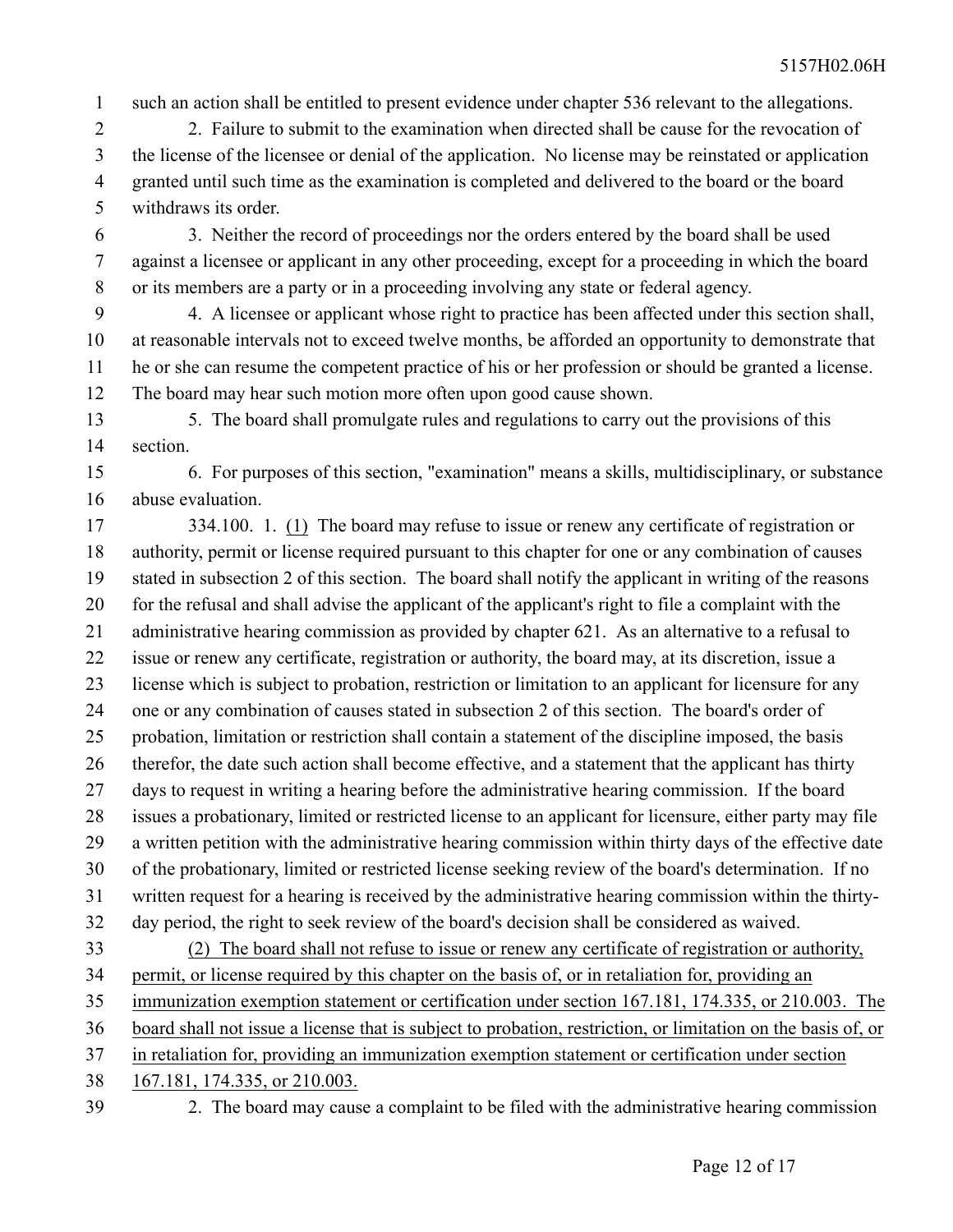as provided by chapter 621 against any holder of any certificate of registration or authority, permit, or license required by this chapter or any person who has failed to renew or has surrendered the person's certificate of registration or authority, permit, or license for any one or any combination of the following causes: 1 2 3 4

(1) Use of any controlled substance, as defined in chapter 195, or alcoholic beverage to an extent that such use impairs a person's ability to perform the work of any profession licensed or regulated by this chapter; 5 6 7

(2) The person has been finally adjudicated and found guilty, or entered a plea of guilty or nolo contendere, in a criminal prosecution under the laws of any state or of the United States, for any offense reasonably related to the qualifications, functions, or duties of any profession licensed or regulated pursuant to this chapter, for any offense involving fraud, dishonesty, or an act of violence, or for any offense involving moral turpitude, whether or not sentence is imposed; 8 9 10 11 12

(3) Use of fraud, deception, misrepresentation, or bribery in securing any certificate of registration or authority, permit, or license issued pursuant to this chapter or in obtaining permission to take any examination given or required pursuant to this chapter; 13 14 15

(4) Misconduct, fraud, misrepresentation, dishonesty, unethical conduct, or unprofessional conduct in the performance of the functions or duties of any profession licensed or regulated by this chapter, including, but not limited to, the following: 16 17 18

(a) Obtaining or attempting to obtain any fee, charge, tuition, or other compensation by fraud, deception, or misrepresentation; willfully and continually overcharging or overtreating patients; or charging for visits to the physician's office which did not occur unless the services were contracted for in advance, or for services which were not rendered or documented in the patient's records; 19 20 21 22 23

(b) Attempting, directly or indirectly, by way of intimidation, coercion, or deception, to obtain or retain a patient or discourage the use of a second opinion or consultation; 24 25

(c) Willfully and continually performing inappropriate or unnecessary treatment, diagnostic tests, or medical or surgical services; 26 27

(d) Delegating professional responsibilities to a person who is not qualified by training,

skill, competency, age, experience, or licensure to perform such responsibilities; 29

(e) Misrepresenting that any disease, ailment, or infirmity can be cured by a method, 30

procedure, treatment, medicine, or device; 31

28

(f) Performing or prescribing medical services which have been declared by board rule to be of no medical or osteopathic value; 32 33

(g) Final disciplinary action by any professional medical or osteopathic association or society or licensed hospital or medical staff of such hospital in this or any other state or territory, whether agreed to voluntarily or not, and including, but not limited to, any removal, suspension, limitation, or restriction of the person's license or staff or hospital privileges, failure to renew such privileges or license for cause, or other final disciplinary action, if the action was in any way related to unprofessional conduct, professional incompetence, malpractice, or any other violation of any 34 35 36 37 38 39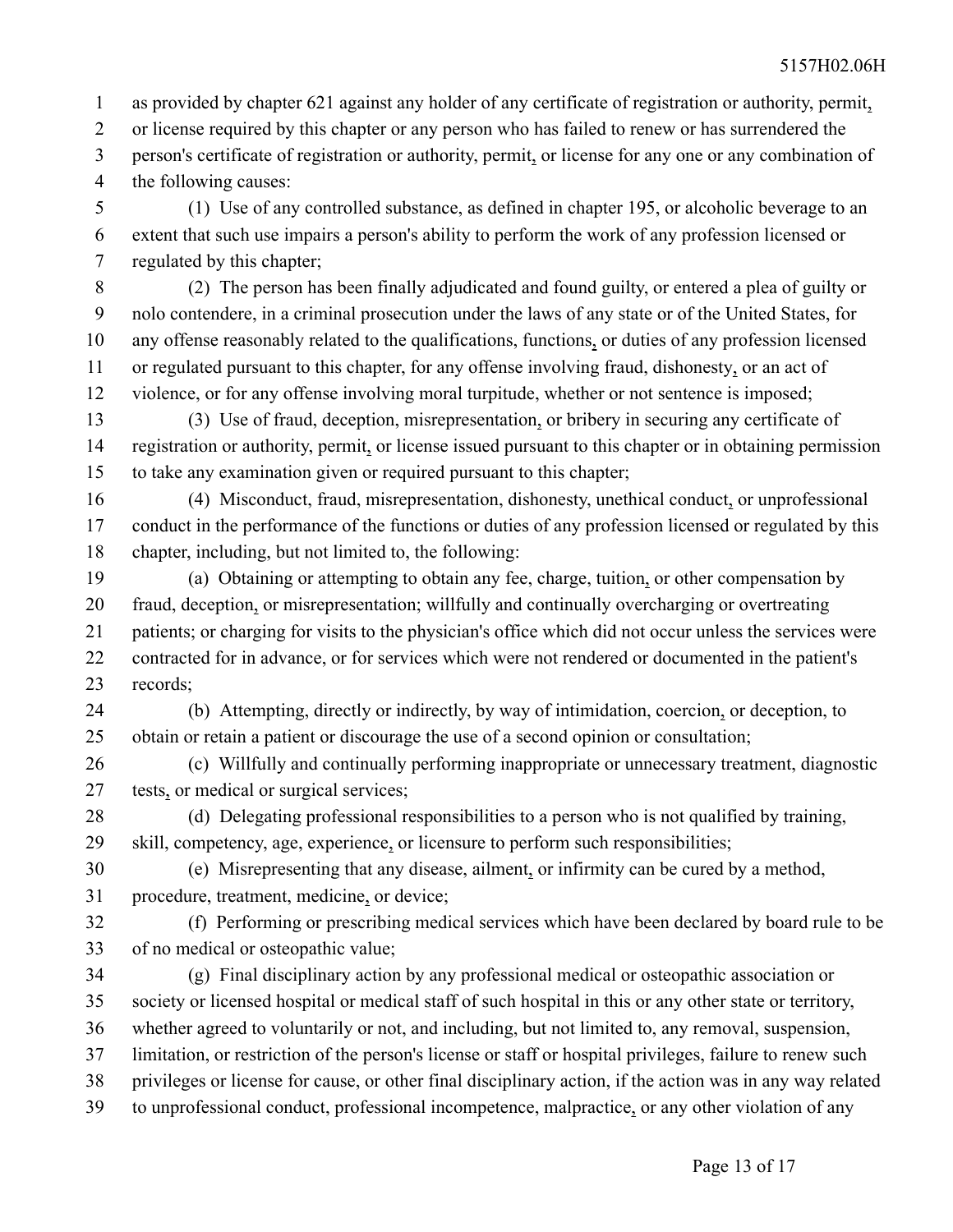provision of this chapter; 1

(h) Signing a blank prescription form; or dispensing, prescribing, administering, or otherwise distributing any drug, controlled substance, or other treatment without sufficient examination including failing to establish a valid physician-patient relationship pursuant to section 334.108, or for other than medically accepted therapeutic or experimental or investigative purposes duly authorized by a state or federal agency, or not in the course of professional practice, or not in good faith to relieve pain and suffering, or not to cure an ailment, physical infirmity, or disease, except as authorized in section 334.104; (i) Exercising influence within a physician-patient relationship for purposes of engaging a patient in sexual activity; (j) Being listed on any state or federal sexual offender registry; (k) Terminating the medical care of a patient without adequate notice or without making other arrangements for the continued care of the patient; (l) Failing to furnish details of a patient's medical records to other treating physicians or hospitals upon proper request; or failing to comply with any other law relating to medical records; (m) Failure of any applicant or licensee to cooperate with the board during any investigation; (n) Failure to comply with any subpoena or subpoena duces tecum from the board or an order of the board; (o) Failure to timely pay license renewal fees specified in this chapter; (p) Violating a probation agreement, order, or other settlement agreement with this board or any other licensing agency; (q) Failing to inform the board of the physician's current residence and business address; (r) Advertising by an applicant or licensee which is false or misleading, or which violates any rule of the board, or which claims without substantiation the positive cure of any disease, or professional superiority to or greater skill than that possessed by any other physician. An applicant or licensee shall also be in violation of this provision if the applicant or licensee has a financial interest in any organization, corporation, or association which issues or conducts such advertising; (s) Any other conduct that is unethical or unprofessional involving a minor; (5) Any conduct or practice which is or might be harmful or dangerous to the mental or physical health of a patient or the public; or incompetency, gross negligence, or repeated negligence in the performance of the functions or duties of any profession licensed or regulated by this chapter. For the purposes of this subdivision, "repeated negligence" means the failure, on more than one occasion, to use that degree of skill and learning ordinarily used under the same or similar circumstances by the member of the applicant's or licensee's profession; (6) Violation of, or attempting to violate, directly or indirectly, or assisting or enabling any person to violate, any provision of this chapter or chapter 324, or of any lawful rule or regulation adopted pursuant to this chapter or chapter 324; (7) Impersonation of any person holding a certificate of registration or authority, permit, or 2 3 4 5 6 7 8 9 10 11 12 13 14 15 16 17 18 19 20 21 22 23 24 25 26 27 28 29 30 31 32 33 34 35 36 37 38 39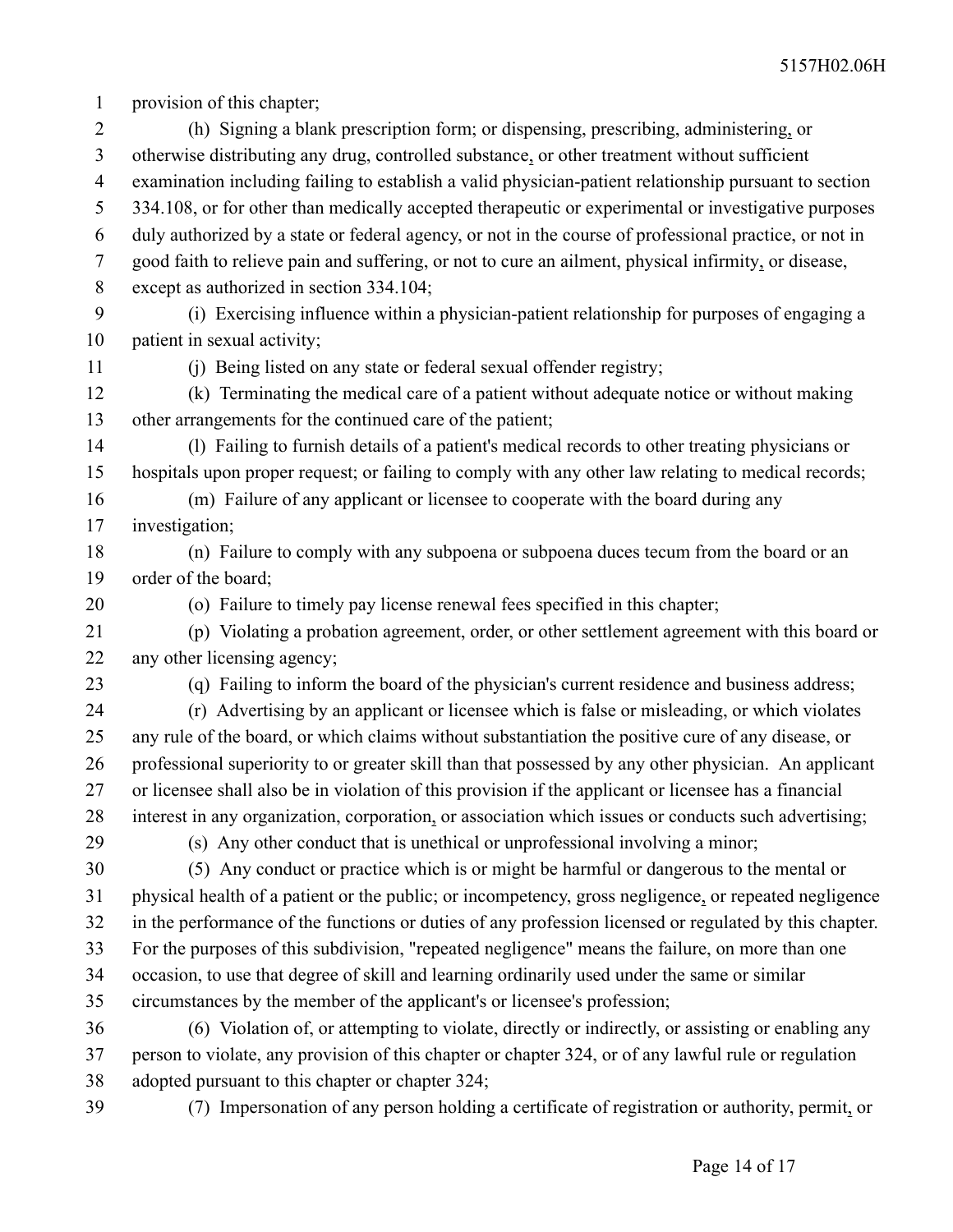license or allowing any person to use his or her certificate of registration or authority, permit, 1

license, or diploma from any school; 2

(8) Revocation, suspension, restriction, modification, limitation, reprimand, warning, censure, probation, or other final disciplinary action against the holder of or applicant for a license or other right to practice any profession regulated by this chapter by another state, territory, federal agency, or country, whether or not voluntarily agreed to by the licensee or applicant, including, but not limited to, the denial of licensure, surrender of the license, allowing the license to expire or lapse, or discontinuing or limiting the practice of medicine while subject to an investigation or while actually under investigation by any licensing authority, medical facility, branch of the Armed Forces of the United States of America, insurance company, court, agency of the state or federal government, or employer; 3 4 5 6 7 8 9 10 11

(9) A person is finally adjudged incapacitated or disabled by a court of competent jurisdiction; 12 13

(10) Assisting or enabling any person to practice or offer to practice any profession licensed or regulated by this chapter who is not registered and currently eligible to practice pursuant to this chapter; or knowingly performing any act which in any way aids, assists, procures, advises, or encourages any person to practice medicine who is not registered and currently eligible to practice pursuant to this chapter. A physician who works in accordance with standing orders or protocols or in accordance with the provisions of section 334.104 shall not be in violation of this subdivision; 14 15 16 17 18 19

(11) Issuance of a certificate of registration or authority, permit, or license based upon a material mistake of fact; 20 21

(12) Failure to display a valid certificate or license if so required by this chapter or any rule promulgated pursuant to this chapter; 22 23

(13) Violation of the drug laws or rules and regulations of this state, including but not limited to any provision of chapter 195, any other state, or the federal government; 24 25

(14) Knowingly making, or causing to be made, or aiding, or abetting in the making of, a false statement in any birth, death, or other certificate or document executed in connection with the practice of the person's profession; 26 27 28

29

(15) Knowingly making a false statement, orally or in writing to the board;

(16) Soliciting patronage in person or by agents or representatives, or by any other means or manner, under the person's own name or under the name of another person or concern, actual or pretended, in such a manner as to confuse, deceive, or mislead the public as to the need or necessity for or appropriateness of health care services for all patients, or the qualifications of an individual person or persons to diagnose, render, or perform health care services; 30 31 32 33 34

(17) Using, or permitting the use of, the person's name under the designation of "Doctor", "Dr.", "M.D.", or "D.O.", or any similar designation with reference to the commercial exploitation of any goods, wares, or merchandise; 35 36 37

(18) Knowingly making or causing to be made a false statement or misrepresentation of a material fact, with intent to defraud, for payment pursuant to the provisions of chapter 208 or 38 39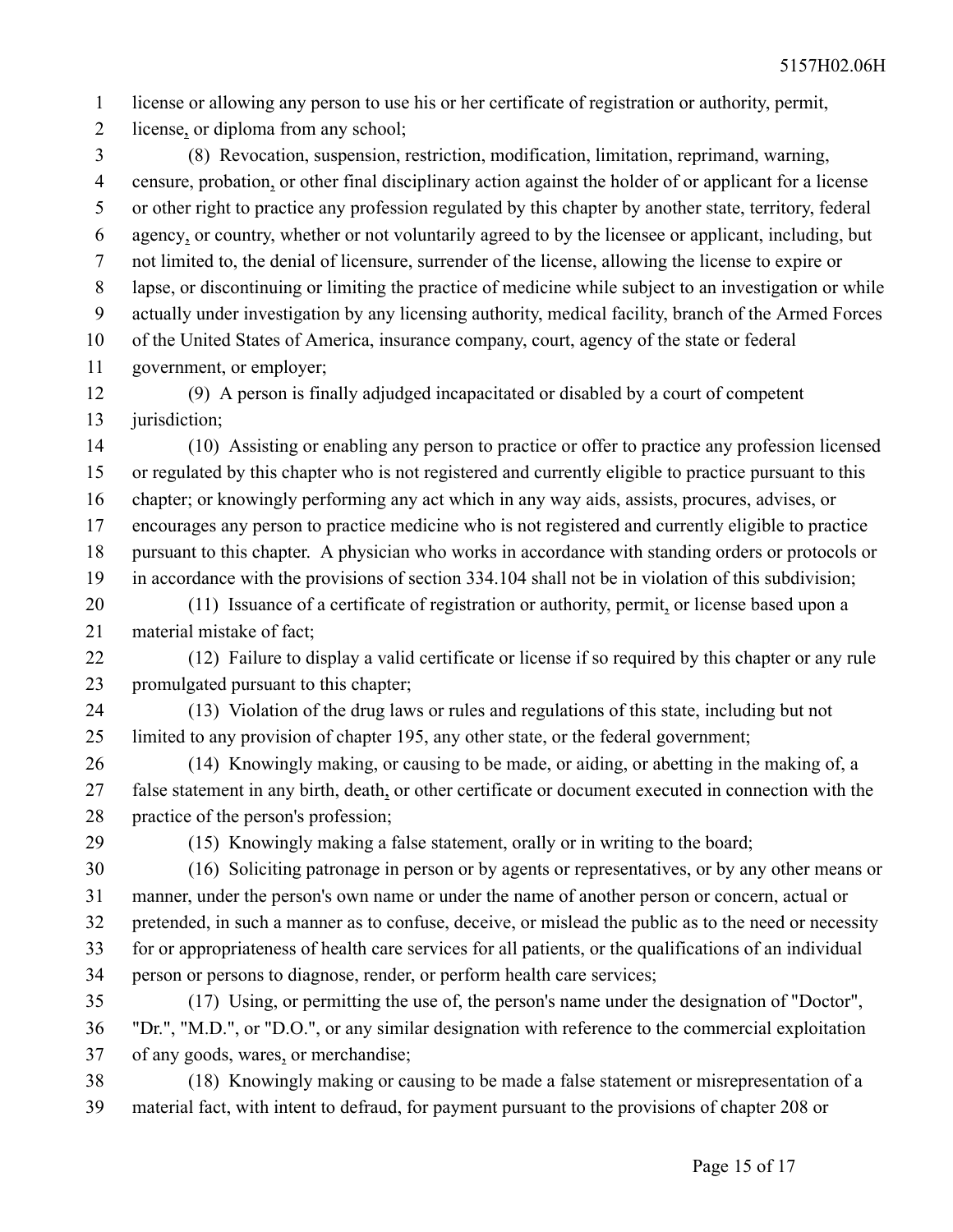chapter 630 or for payment from Title XVIII or Title XIX of the Social Security Act; 1

(19) Failure or refusal to properly guard against contagious, infectious, or communicable diseases or the spread thereof; maintaining an unsanitary office or performing professional services under unsanitary conditions; or failure to report the existence of an unsanitary condition in the office of a physician or in any health care facility to the board, in writing, within thirty days after the discovery thereof; 2 3 4 5 6

(20) Any candidate for licensure or person licensed to practice as a physical therapist, paying or offering to pay a referral fee or, notwithstanding section 334.010 to the contrary, practicing or offering to practice professional physical therapy independent of the prescription and direction of a person licensed and registered as a physician and surgeon pursuant to this chapter, as a dentist pursuant to chapter 332, as a podiatrist pursuant to chapter 330, as an advanced practice registered nurse under chapter 335, or any licensed and registered physician, dentist, podiatrist, or advanced practice registered nurse practicing in another jurisdiction, whose license is in good standing; 7 8 9 10 11 12 13 14

(21) Any candidate for licensure or person licensed to practice as a physical therapist, treating or attempting to treat ailments or other health conditions of human beings other than by professional physical therapy and as authorized by sections 334.500 to 334.620; 15 16 17

(22) Any person licensed to practice as a physician or surgeon, requiring, as a condition of the physician-patient relationship, that the patient receive prescribed drugs, devices, or other professional services directly from facilities of that physician's office or other entities under that physician's ownership or control. A physician shall provide the patient with a prescription which may be taken to the facility selected by the patient and a physician knowingly failing to disclose to a patient on a form approved by the advisory commission for professional physical therapists as established by section 334.625 which is dated and signed by a patient or guardian acknowledging that the patient or guardian has read and understands that the physician has a pecuniary interest in a physical therapy or rehabilitation service providing prescribed treatment and that the prescribed treatment is available on a competitive basis. This subdivision shall not apply to a referral by one physician to another physician within a group of physicians practicing together; 18 19 20 21 22 23 24 25 26 27 28

(23) A pattern of personal use or consumption of any controlled substance unless it is prescribed, dispensed, or administered by another physician who is authorized by law to do so; 29 30

(24) Habitual intoxication or dependence on alcohol, evidence of which may include more than one alcohol-related enforcement contact as defined by section 302.525; 31 32

(25) Failure to comply with a treatment program or an aftercare program entered into as part of a board order, settlement agreement, or licensee's professional health program; 33 34

(26) Revocation, suspension, limitation, probation, or restriction of any kind whatsoever of any controlled substance authority, whether agreed to voluntarily or not, or voluntary termination of a controlled substance authority while under investigation; 35 36 37

(27) For a physician to operate, conduct, manage, or establish an abortion facility, or for a physician to perform an abortion in an abortion facility, if such facility comes under the definition of 38 39